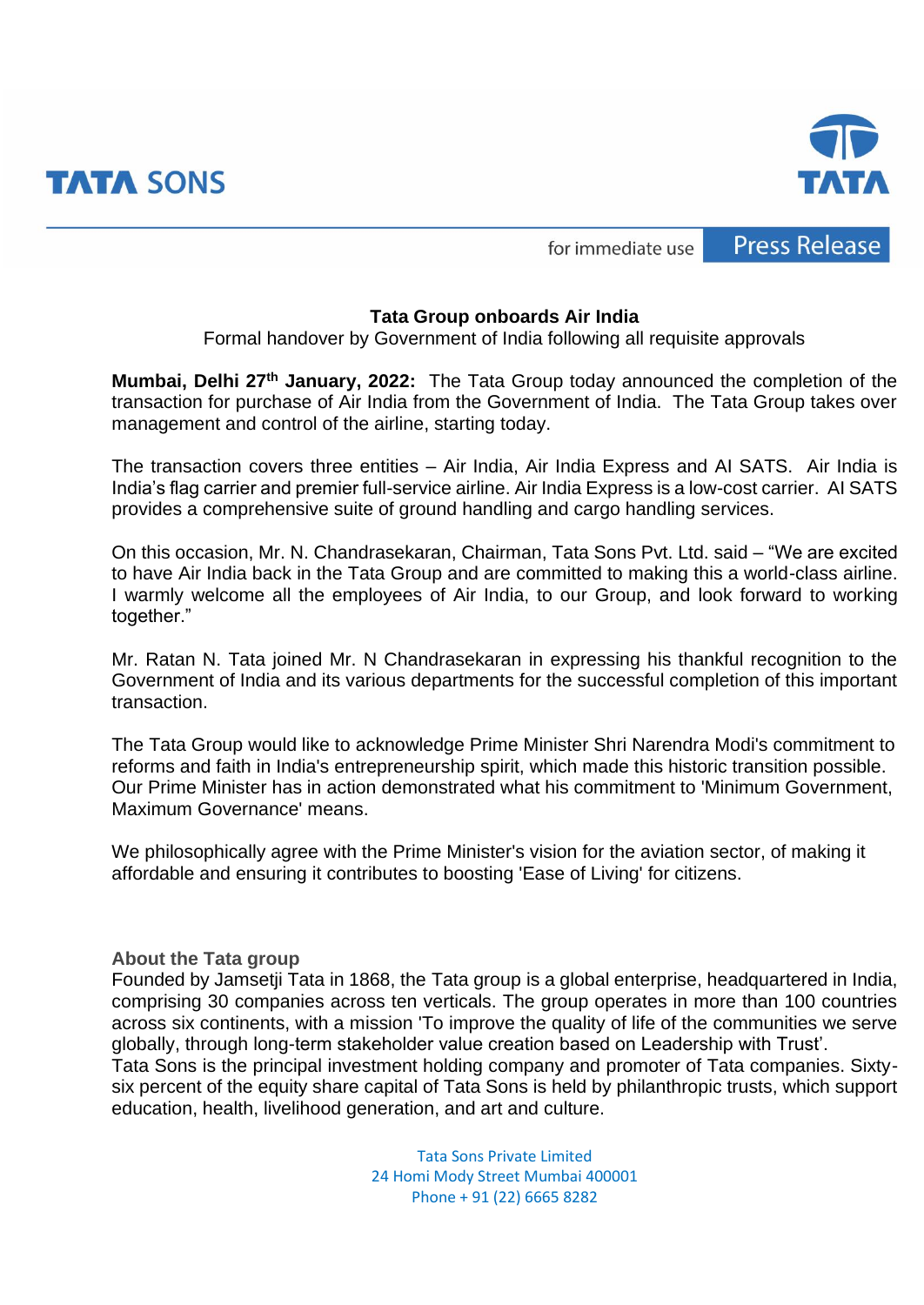



for immediate use

**Press Release** 

In 2020-21, the revenue of Tata companies, taken together, was \$103 billion (INR 7.7 trillion). These companies collectively employ over 800,000 people. Each Tata company or enterprise operates independently under the guidance and supervision of its own board of directors. There are 29 publicly-listed Tata enterprises with a combined market capitalisation of \$314 billion (INR 23.4 trillion) as on December 31, 2021. Companies include Tata Consultancy Services, Tata Motors, Tata Steel, Tata Chemicals, Tata Consumer Products, Titan, Tata Capital, Tata Power, Tata Communications, Indian Hotels, Tata Digital and Tata Electronics.

## **About Air India**

Founded by the legendary JRD Tata, Air India had pioneered India's aviation sector and the airline's history is, in fact, synonymous with the annals of civil aviation in India.

Since its first flight on October 15, 1932, Air India has spread its wings to become a major international airline with a network across USA, Canada, UK, Europe, Far-East, South-East Asia, Australia and the Gulf. The airline also has an extensive domestic network, including far-flung areas of India's North-East, Ladakh, Andaman & Nicobar Islands. Air India has been a member of Star Alliance, the largest global airline consortium, since July, 2014.

India's first international budget carrier, Air India Express was launched in 2005 to meet the need for affordable services on short and medium haul routes- connecting smaller towns directly to the Gulf and South East Asia regions.

Air India, along with Air India Express, has always been playing a pivotal role in standing by the Nation in its hour of crisis. In an epic mission, Air India has been evacuating stranded people from all over the world from and to India in the aftermath of the Covid-19 outbreak through the Government's Vande Bharat Mission and Air Transport Bubble flights.

## **Contacts**

**Tata Sons** Harsha Ramachandra, Sarika Kapoor Chokshi Email: [harsha.r@tata.com;](mailto:harsha.r@tata.com) [skchokshi@tata.com](mailto:skchokshi@tata.com)

> Tata Sons Private Limited 24 Homi Mody Street Mumbai 400001 Phone + 91 (22) 6665 8282